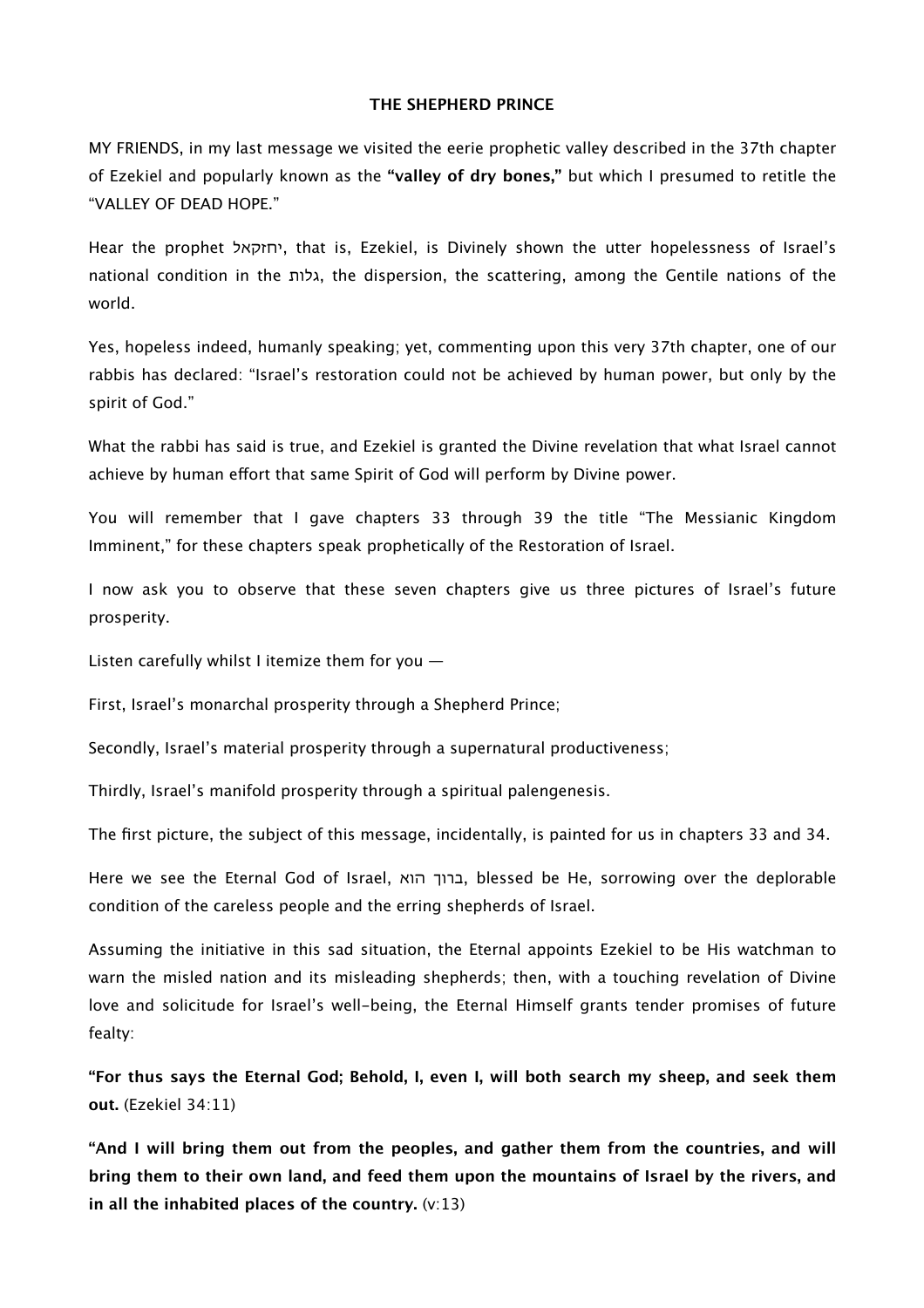**"And I will set up one shepherd over them, and he shall feed them, even my servant David; he shall feed them, and he shall be their shepherd. And I the Eternal will be their God, and my servant David a prince among them; I the Eternal have spoken it.** (v:23, 24)

The Scripture I have just quoted will be found in Ezekiel's thirty-fourth chapter.

Before proceeding any further, and for the benefit of those who may need the information, let me add that the prophet Ezekiel lived many centuries after the great King David so lovingly referred to as the "sweet psalmist of Israel."

Since Ezekiel was not prophesying backwards into the past but forwards into the, then, future, some of my listeners may be threatened with a chronological confusion regarding the reference to David which the Eternal made through the lips of Ezekiel. Who is this David to whom Ezekiel refers?

Well, surely I cannot do better than to quote the words of that great Jewish commentator Rabbi Meir Loeb Malbim (1809-1879), one-time chief rabbi at Bucharest, who says, "while 'king' signifies a political ruler, 'shepherd' denotes a spiritual leader. The Messiah will combine both offices."

Rabbi Malbim, I am convinced, is correct in his reference to המשיח, the Messiah.

But what does the term "Messiah" connote? What are its implications? Well, if we really do want to know we shall have to wash from our definitions the blinding dust of our preconceived ideas, and we can best do this by plunging them beneath the crystal waters of Divine revelation which flow from the Holy Scriptures.

Before we thus cleanse our ideas from human misconceptions, let me tell you a story.

At an important and somewhat tense international conference where several foreign delegates were assembled, the weather being warm, the polyglot waiter was beckoned to a certain table to supply some liquid refreshment. "Flasche Wasser bitte," was the request of one. "Pour moi," ejaculated the Frenchman, "Je desire un verre d'eau."

Gravely the waiter turned to the third person, who said:

## .תן לי כים מים בבקשה

In response to the interrogative look of the imperturbable waiter, the fourth gentleman, an Englishman, said, "Oh! I don't want anything like these, thank you. Just fetch me a glass of water; that'll do."

When the stoical waiter returned and, with tranquil serenity, set only pure water in front of all four, there was an exchange of smiles among those delegates which promised to make mutual understanding between them as clear as the water now standing before each one.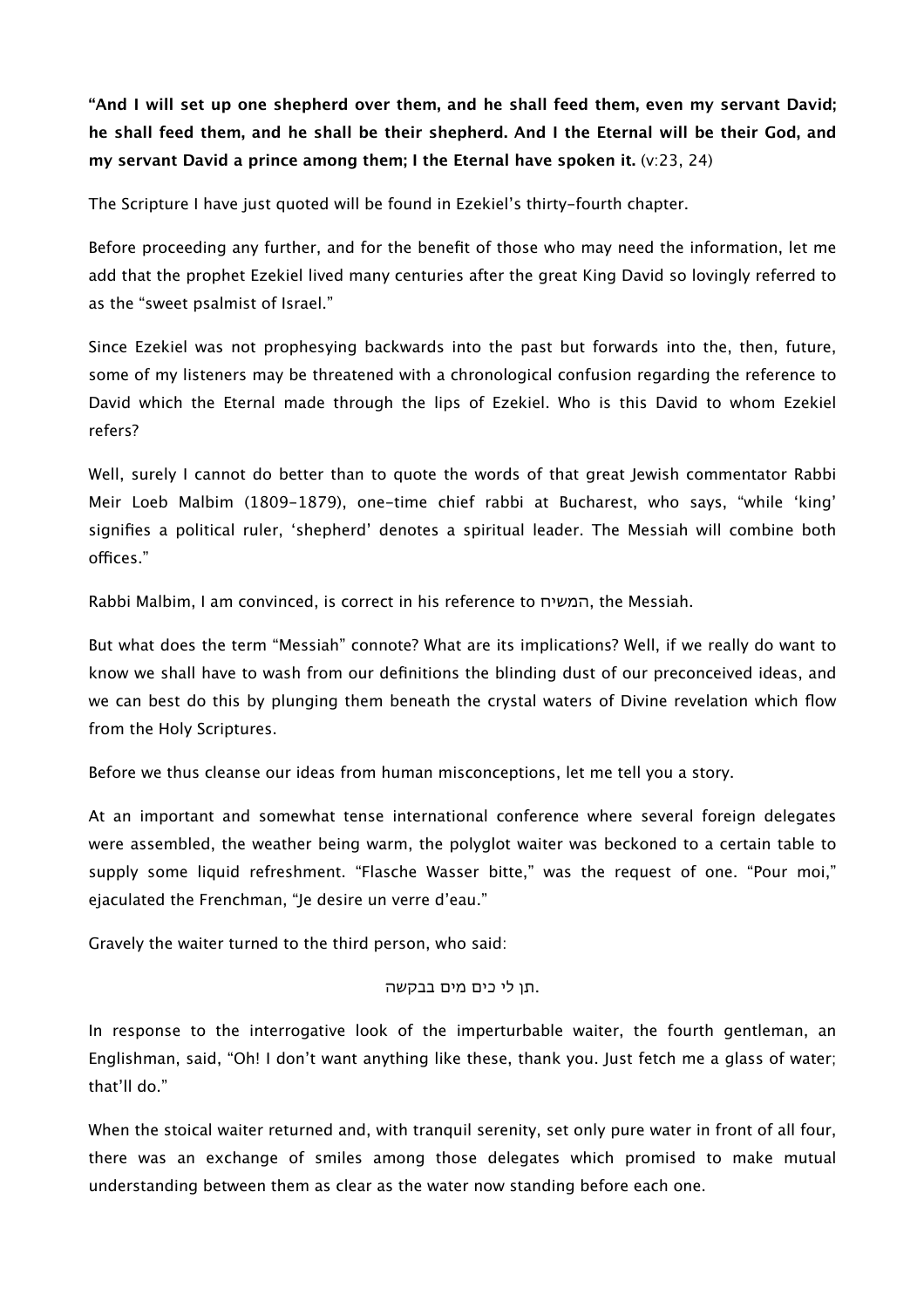Let us think of this whilst we attempt to strip from our definitions some of the obscurities with which diference of language may have clothed them.

The word משיח is a Hebrew word; it is derived from the root משח which has the basic meaning "to anoint." Among oriental nations it was quite a common practice to anoint the head or body with oil. Such an action assumed a religious significance, particularly in the nation of Israel where prophets were occasionally anointed to their office (I Kings 19:16; I Chronicles 16:22; Psalm 105:15); initially Israel's priests were also anointed (Exodus 40:15; Numbers 3:3) though towards the end of the Israelite economy only the High Priest seems to have enjoyed this dignity.

The anointing of Israel's kings was quite an early practice, and was a Divinely appointed ceremony (I Samuel 9:16, etc). Very few realize that the great King David was three times anointed as king – first by Samuel under Divine instruction (I Samuel 16:1,13), then over Judah at Hebron (II Samuel 2:4), and thirdly over the entire nation (II Samuel 5:3).

The person thus anointed became known as the "anointed one"; now we know that the Anglicized English word "Messiah" possesses the same meaning as the Hebrew word משיח and means, simply, the one anointed of God to a particular function.

Our Jewish Scriptures teach that this literal or material anointing of prophet, priest and king was to instruct Israel to understand better the function of a supreme Anointed One Who would combine in Himself the three fold function of prophet, priest and king and Whose anointing would be the anointing of השם רוח, the Spirit of God.

Some three hundred years before the Common Era, our Jewish Hebrew Scriptures were translated from the Hebrew language into the Greek language and, consequently, the Hebrew expression המשיח appeared in the Greek language as Ho Kristos, which Greek expression was brought over into the English language by a word which, unfortunately I think, is neither English, Greek, nor Hebrew – I refer to the word "CHRIST."

In the future when you hear this word "CHRIST," you will know that it has the same basic meaning as the Hebrew word "משיח, "the Greek word "Kristos," and the English word "Anointed."

Remember the foreign delegates and their glass of water, won't you?

Moses ben Maimon (1135–1204), better known simply as Maimonides, makes twin affirmations with which I find myself in hearty concurrence. Here they are:

## אני מאמיו באמונה שלמה שכל דברי נביאים אמת

"I believe with perfect faith that all the words of the Prophets are true."

## אני מאמין באמונה שלמה בביאת המשיח

"I believe with perfect faith in the coming of the Messiah . . . "